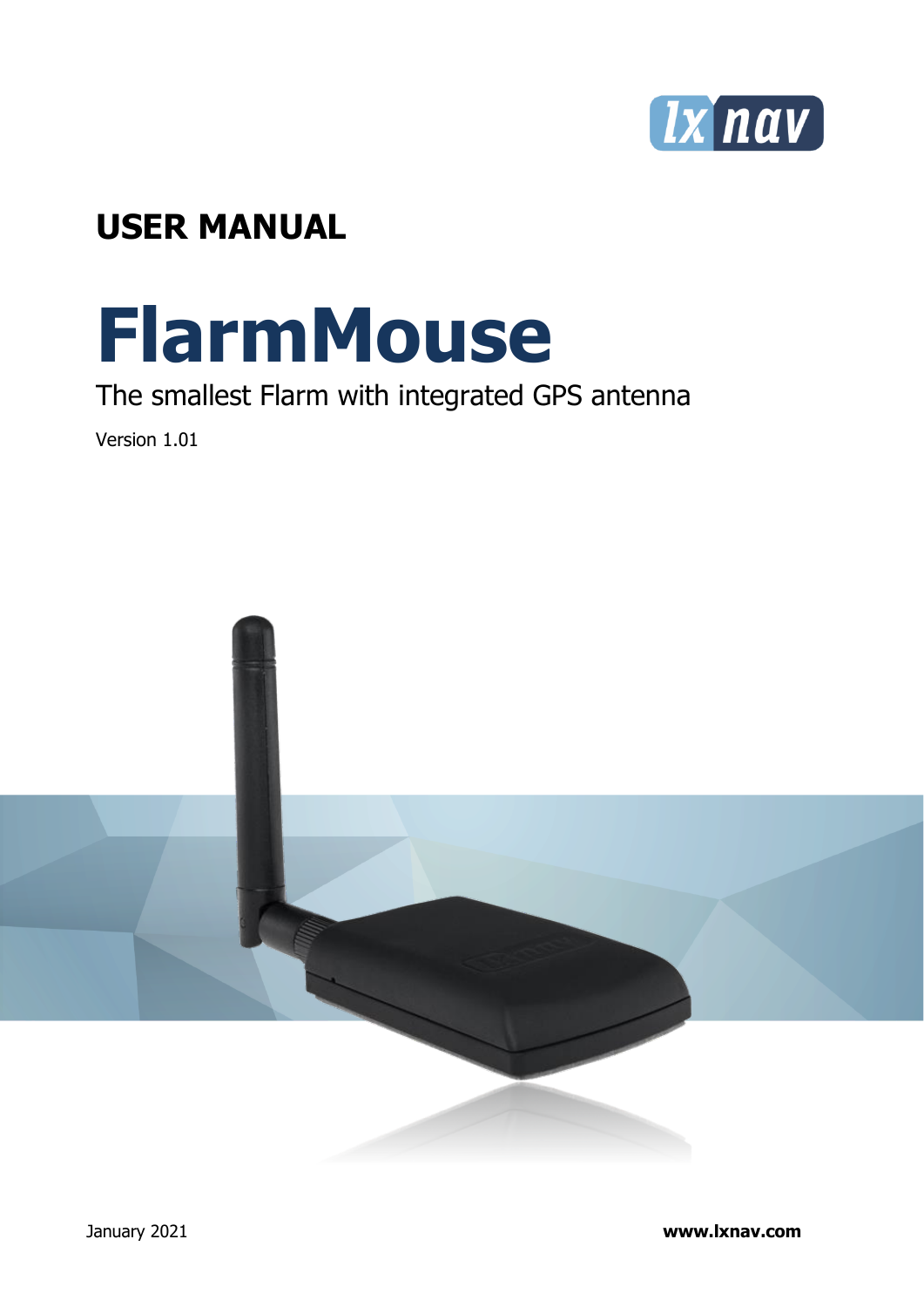| 1<br><b>Important Notices</b>                                                          | 3                                               |
|----------------------------------------------------------------------------------------|-------------------------------------------------|
| <b>Limited Warranty</b><br>1.1                                                         | 3                                               |
| <b>Packing Lists</b><br>2                                                              | 4                                               |
| 3<br><b>Basics</b>                                                                     | 5                                               |
| <b>LXNAV FlarmMouse at a Glance</b><br>3.1                                             | 5                                               |
| 3.1.1 LXNAV FlarmMouse Features                                                        | 6                                               |
| 3.1.2 Interfaces                                                                       | 6                                               |
| 3.1.3 Options                                                                          |                                                 |
| 3.1.4 Technical Data                                                                   | $\begin{array}{c} 6 \\ 6 \\ \hline \end{array}$ |
| <b>System Description</b><br>4                                                         |                                                 |
| 4.1.1 Push Button                                                                      | $\overline{7}$                                  |
| <b>Switching on the Unit</b><br>4.2                                                    | $\overline{\mathbf{z}}$                         |
| 4.3 Normal operation                                                                   | 7                                               |
| 4.4<br><b>Description of LED's on FlarmMouse</b>                                       | $\overline{\mathbf{z}}$                         |
| <b>Installation</b><br>5                                                               | 8                                               |
| <b>Connecting LXNAV FlarmMouse</b><br>5.1                                              | 8                                               |
| 5.2<br><b>Wiring</b>                                                                   | 8                                               |
| 5.2.1.1 FlarmMouse pinout                                                              | 8                                               |
| 5.2.1.2 FlarmMouse - FlarmView                                                         | 9                                               |
| 5.2.1.3 FlarmMouse - FlarmLED                                                          | 9                                               |
| 5.2.1.4 FlarmMouse - FlarmLED - Oudie                                                  | 10                                              |
| FlarmMouse - FlarmView -V7 - OUDIE                                                     | 10                                              |
| FlarmMouse - FlarmView -V7 - OUDIE                                                     | 11                                              |
| <b>Firmware Update</b><br>6                                                            | 12                                              |
| Firmware update via SD-Card<br>6.1                                                     | 12                                              |
| Firmware update with the PC flarmtools<br>6.2                                          | 12                                              |
| 6.2.1 Method 1: Standard                                                               | 13                                              |
| Method 2: only if method 1 fails<br>6.2.2                                              | 13                                              |
| <b>Update of the FlarmMouse settings</b><br>6.3                                        | 14<br>14                                        |
| 6.3.1 Changing settings via PC Flarmtools                                              | 14                                              |
| 6.3.2<br>Settings via configuration file<br><b>Saving flight on the SD-card</b><br>6.4 | 15                                              |
| 7                                                                                      | 16                                              |
| <b>Revision History</b>                                                                |                                                 |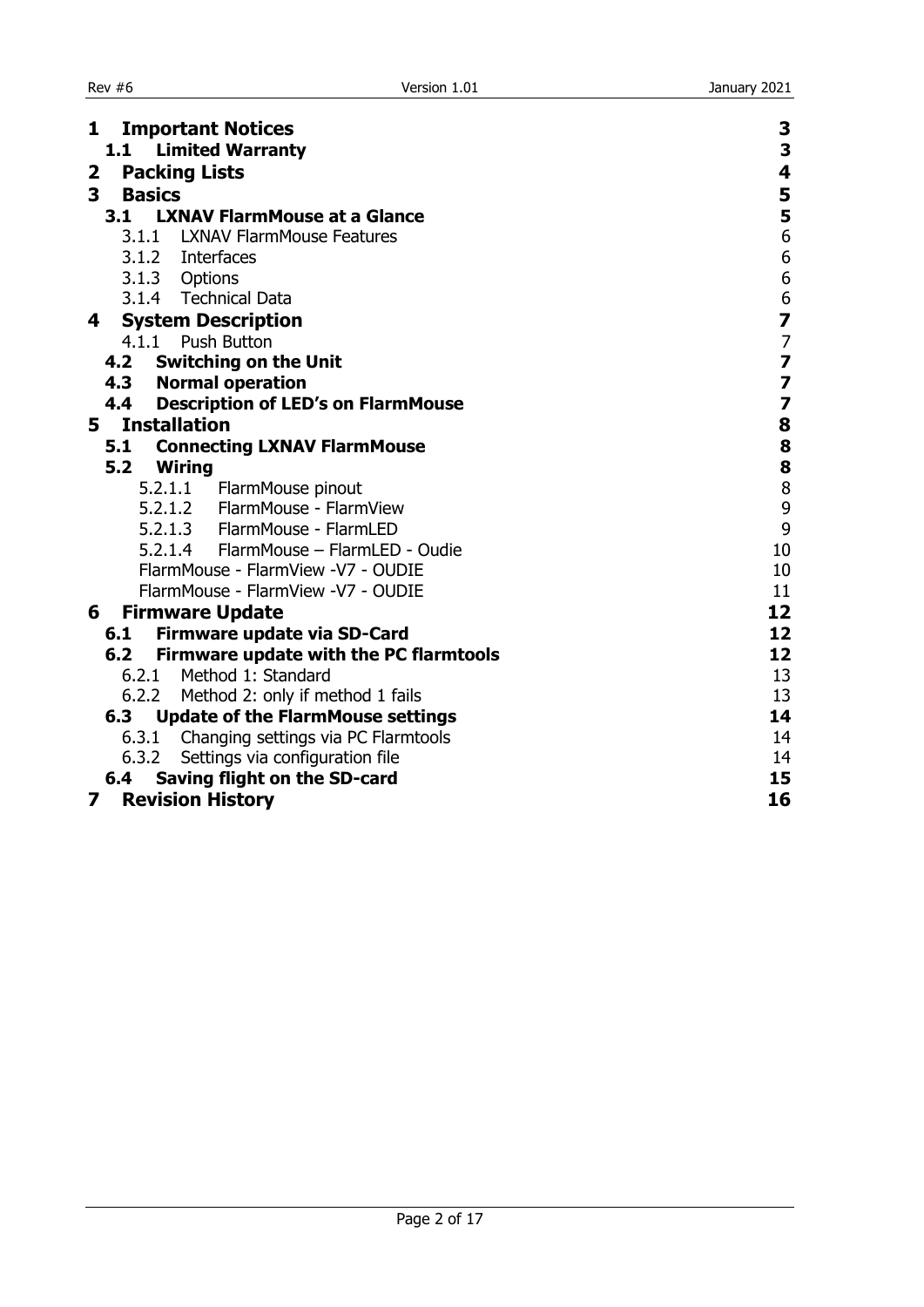### <span id="page-2-0"></span>**1 Important Notices**

The LXNAV FlarmMouse system is designed for VFR use only as an aid to prudent navigation. All information is presented for reference only.

Information in this document is subject to change without notice. LXNAV reserves the right to change or improve their products and to make changes in the content of this material without obligation to notify any person or organisation of such changes or improvements.



A Yellow triangle is shown for parts of the manual which should be read carefully and are important for operating the LXNAV FlarmMouse system.



Notes with a red triangle describe procedures that are critical and may result in loss of data or any other critical situation.



A bulb icon is shown when a useful hint is provided to the reader.

#### <span id="page-2-1"></span>**1.1 Limited Warranty**

This LXNAV FlarmMouse product is warranted to be free from defects in materials or workmanship for two years from the date of purchase. Within this period, LXNAV will, at its sole option, repair or replace any components that fail in normal use. Such repairs or replacement will be made at no charge to the customer for parts and labour, the customer shall be responsible for any transportation cost. This warranty does not cover failures due to abuse, misuse, accident, or unauthorised alterations or repairs.

THE WARRANTIES AND REMEDIES CONTAINED HEREIN ARE EXCLUSIVE AND IN LIEU OF ALL OTHER WARRANTIES EXPRESSED OR IMPLIED OR STATUTORY, INCLUDING ANY LIABILITY ARISING UNDER ANY WARRANTY OF MERCHANTABILITY OR FITNESS FOR A PARTICULAR PURPOSE, STATUTORY OR OTHERWISE. THIS WARRANTY GIVES YOU SPECIFIC LEGAL RIGHTS, WHICH MAY VARY FROM STATE TO STATE.

IN NO EVENT SHALL LXNAV BE LIABLE FOR ANY INCIDENTAL, SPECIAL, INDIRECT OR CONSEQUENTIAL DAMAGES, WHETHER RESULTING FROM THE USE, MISUSE, OR INABILITY TO USE THIS PRODUCT OR FROM DEFECTS IN THE PRODUCT. Some states do not allow the exclusion of incidental or consequential damages, so the above limitations may not apply to you. LXNAV retains the exclusive right to repair or replace the unit or software, or to offer a full refund of the purchase price, at its sole discretion. SUCH REMEDY SHALL BE YOUR SOLE AND EXCLUSIVE REMEDY FOR ANY BREACH OF WARRANTY.

To obtain warranty service, contact your local LXNAV dealer or contact LXNAV directly.

January 2013 © 2013 LXNAV. All rights reserved.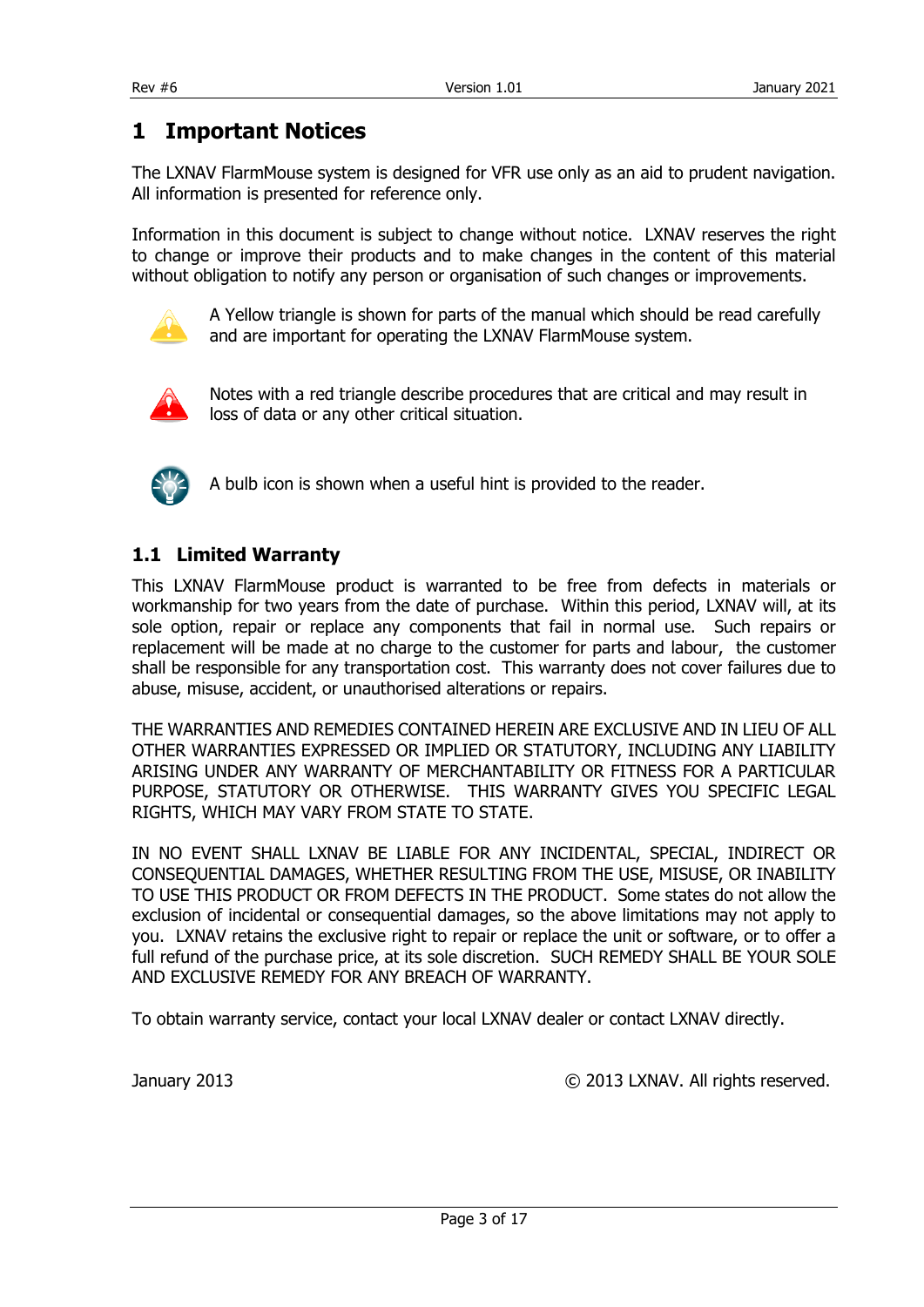## <span id="page-3-0"></span>**2 Packing Lists**

- FlarmMouse
- Dipole FlarmAntenna
- Micro SD card
- Flarm splitter
- Flarm power supply cable
- FlarmView/FlarmLED (Optional)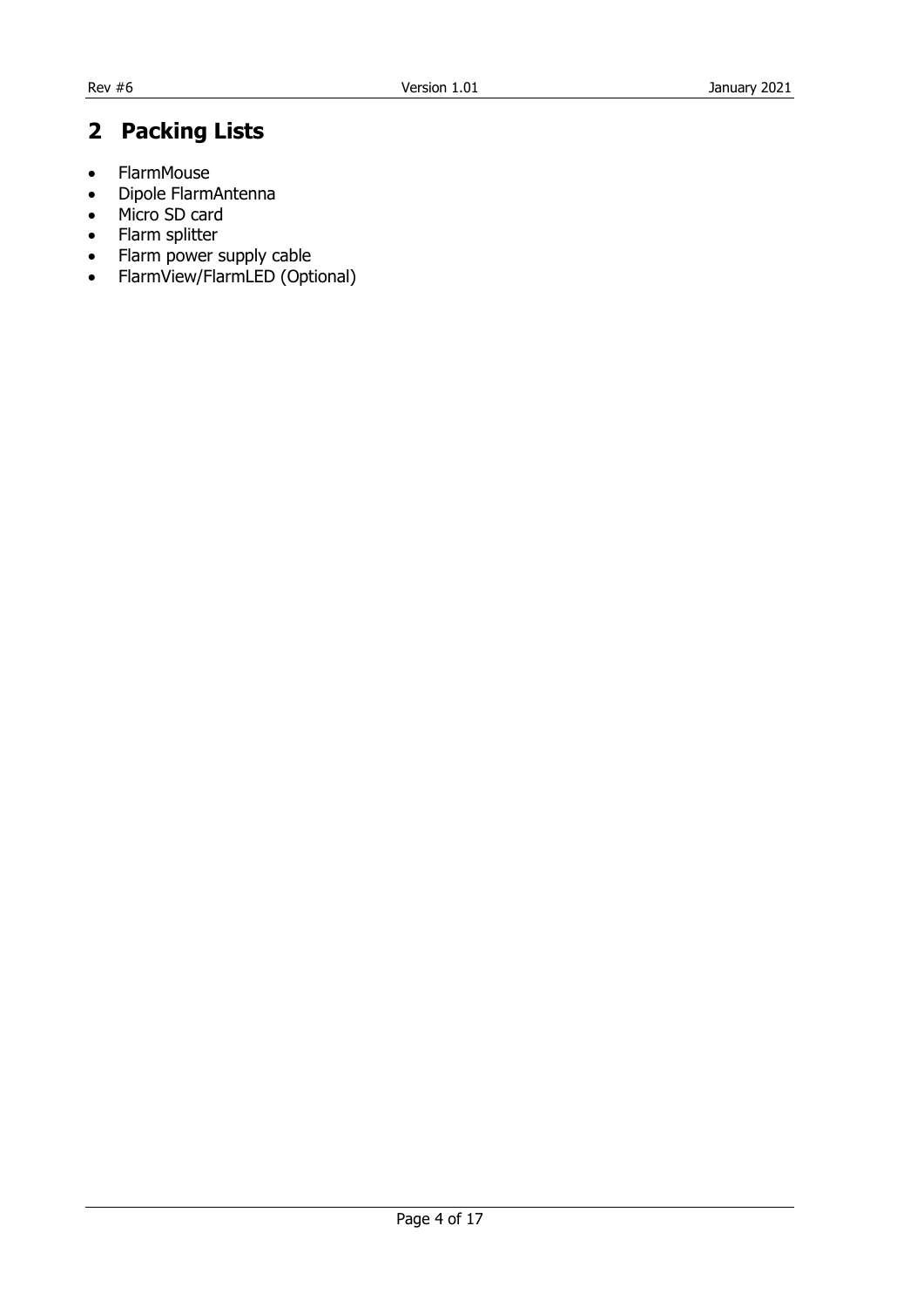## <span id="page-4-0"></span>**3 Basics**

#### <span id="page-4-1"></span>**3.1 LXNAV FlarmMouse at a Glance**

FlarmMouse is standalone Flarm® with integrated GPS antenna, Micro SD card.

It's a collision avoidance device, designed for gliders as well as for other participants in the air. FLARM® is in widespread use and features include:

- Display of nearby Flarm traffic with warning visually and acoustically of approaching other aircraft or fixed obstacles (where database has been installed)
- intelligent motion prediction which minimizes nuisance alarms and supports situational awareness
- integration with over 50 compatible products by other manufacturers (e.g. PDA moving maps) through [open serial port protocol](http://www.flarm.com/support/manual/index.html)
- all versions feature microSD card for easy uploads and downloads, IGC-format flight recording and OLC-approval
- based on award-winning original FLARM<sup>®</sup> design, endorsed by [FAI,](http://www.flarm.com/news/fai_orleans.pdf) [IGC/OSTIV](http://www.flarm.com/news/ostiv.pdf) and EASA (AMC [Part 21,](http://www.flarm.com/news/Agency%20Decision%20Part%2021%20-%20Standard%20Parts.pdf) [Part M\)](http://www.flarm.com/news/Agency%20Decision%20Part%20M%20-%20Standard%20Parts.pdf)
- optional diamond-level [IGC-approval](http://www.fai.org/gliding/system/files/flarm-igc.pdf) with/without engine noise sensor (ENL)
- a typical 4-8km radio range that can be verified with [online radio range analyzer](http://www.flarm.com/support/analyze/index_en.html)
- powerful 16-channel high-precision uBlox [LEA6-GPS module](http://www.u-blox.com/products/lea_4p.html)
- embedded database that covers Italian, Swiss, Austrian, French and German obstacles, with [updates \(with periodic updates for which there is a charge\)](http://www.flarm.com/support/updates/index_en.html)
- full compatibility with wide range of Flarm-licensed products
- operation on a license-free radio band, not based on transponder technology
- small [size](http://www.flarm.com/support/manual/flarm_drawings.pdf) and simple installation

FlarmMouse is available in three variants:

- 1. FlarmMouse with Flight recorder (Not approved by IGC), with enabled SAR (search and rescue) function
- 2. FlarmMouse with IGC approved Flight recorder (Up to Diamonds) and SAR function
- 3. FlarmMouse with IGC approved Flight recorder (Up to Diamonds), Engine noise sensor and SAR function

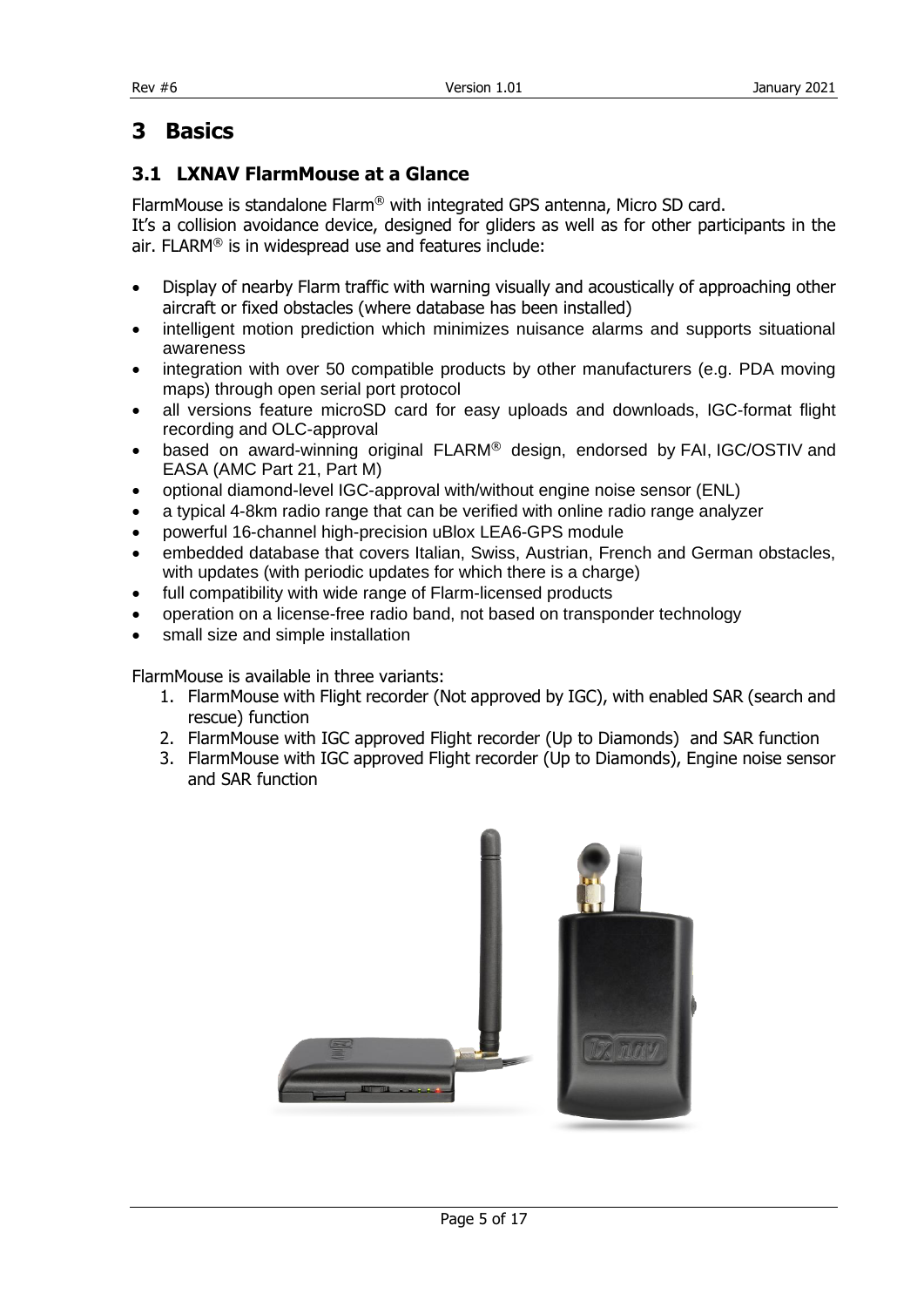#### <span id="page-5-0"></span>**3.1.1 LXNAV FlarmMouse Features**

- Internal SD card for configuration of Flarm, firmware update or storing IGC flights
- IGC flight recorder (Up To Diamond level)
- Optionaly preloaded obstacles (where databases are available) Obstacles are not any more free of charge.
- Expandable to all standard Flarm displays
- Designed for FlarmView
- Low current consumption

#### <span id="page-5-1"></span>**3.1.2 Interfaces**

- Standard Flarm/IGC port on RJ45 with serial RS232 interface
- 5 LED's to indicate Flarm statuses



Default baudrate of FlarmMouse is set to 19200bps. In case, that you have any problems with flarm indicator (FlarmView), please check baudrate setting on it.

#### <span id="page-5-2"></span>**3.1.3 Options**

One or more external Flarm Displays can be connected (FlarmView/FlarmLED)

#### <span id="page-5-3"></span>**3.1.4 Technical Data**

- Power input 6-18 V DC
- Consumption 36mA@12V
- Weight 40 g
- $\bullet$  65mm x 42mm x 13mm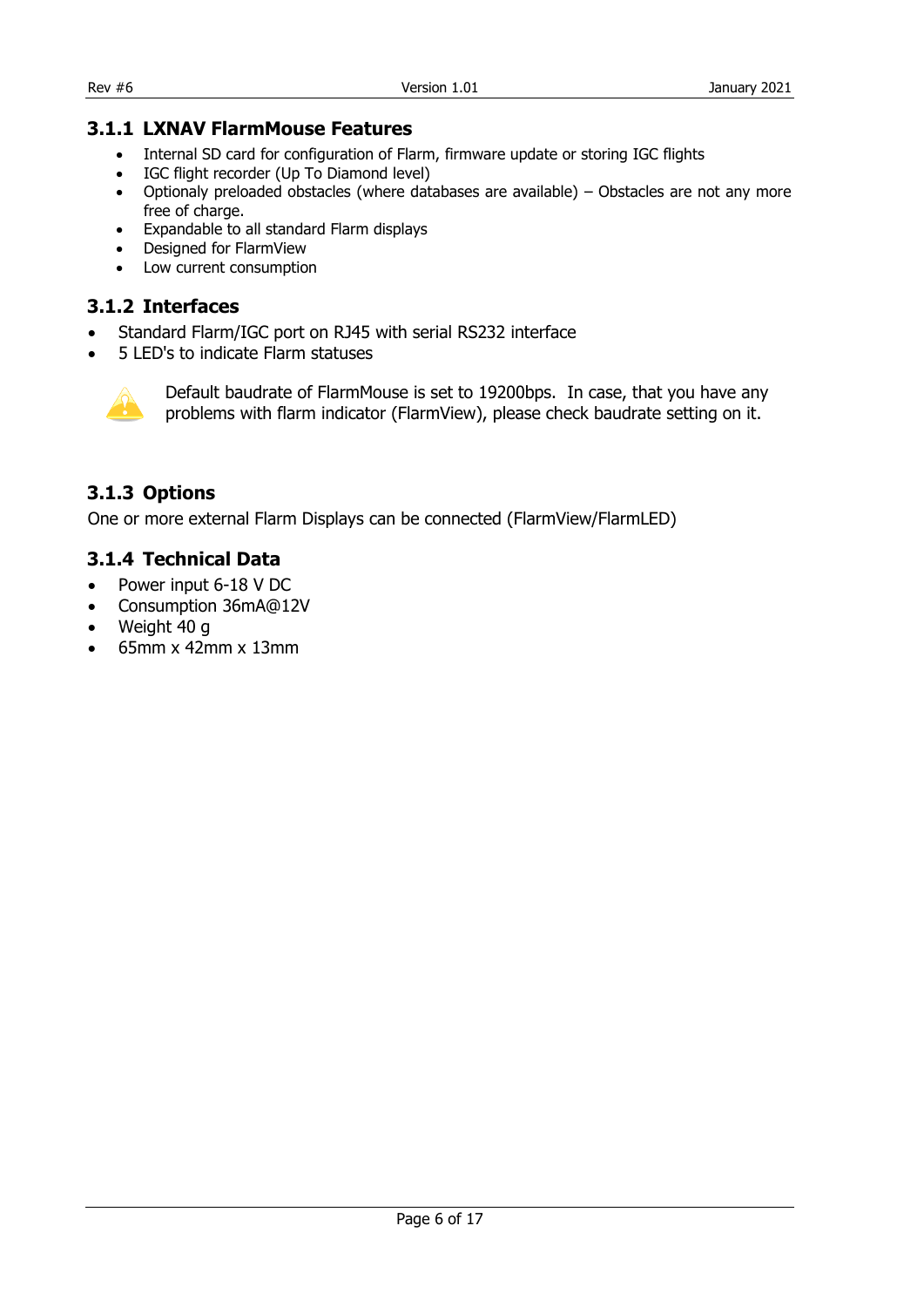## <span id="page-6-0"></span>**4 System Description**

#### <span id="page-6-1"></span>**4.1.1 Push Button**

Push button has function in case of firmware update using FlarmTool. If the Flarm Mouse has built in flight recorder, the button has function of Pilot event. Logging will continue at 1s interval for 30 seconds.

#### <span id="page-6-2"></span>**4.2 Switching on the Unit**

Unit is switched on automatically, when get power supply.

#### <span id="page-6-3"></span>**4.3 Normal operation**

FlarmMouse is in normal operating mode, when receives signals from enough GPS satellites. Then became visible for other flarm devices.

#### <span id="page-6-4"></span>**4.4 Description of LED's on FlarmMouse**



Radio TX, Radio RX, data IN, data Out, Power



This leds are not designed to be used to indicate flarm status in flight. They can be very useful in case of troubleshooting.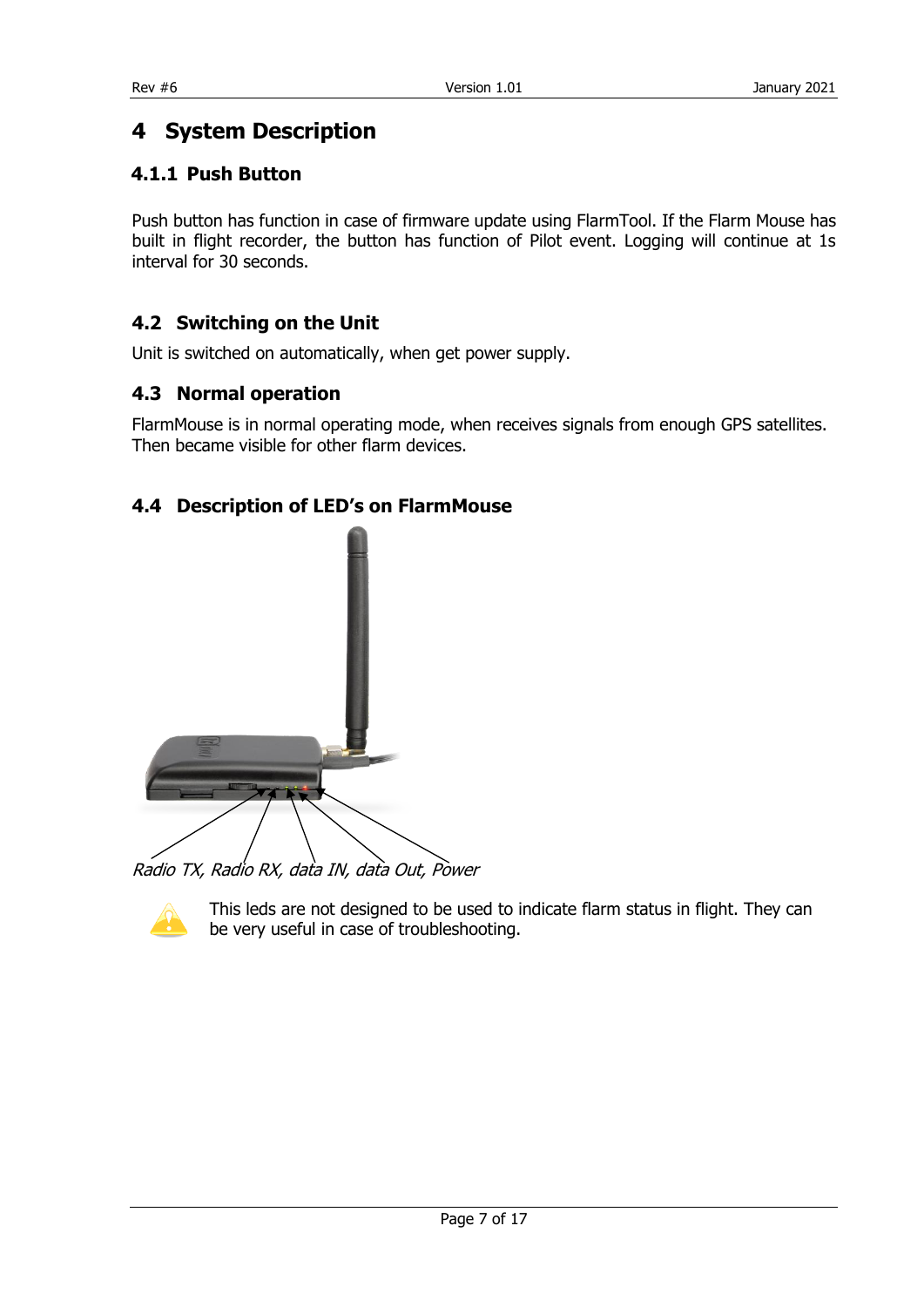### <span id="page-7-0"></span>**5 Installation**

FlarmMouse can be installed to the top of the instrument panel or below, if cover is not made of carbon.



For better range, Flarm antenna must be positioned vertically.

#### <span id="page-7-1"></span>**5.1 Connecting LXNAV FlarmMouse**

LXNAV FlarmMouse is connected to 12V DC power supply using FlarmPower cable. Red wire goes to  $+$  positive and blue wire goes to  $-$  ground. External indicator is connected via flarm splitter.



Instrument has no internal fuse. **3A external fuse is required!**

#### <span id="page-7-2"></span>**5.2 Wiring**

#### <span id="page-7-3"></span>**5.2.1.1 FlarmMouse pinout**



| Pin<br>number | <b>Description</b>                      |
|---------------|-----------------------------------------|
| 1             | (Power input) 12VDC                     |
| 2             | (Power output) 3.3VDC (200mA)           |
| 3             | <b>GND</b>                              |
| 4             | (output) Data out RS232 - transmit line |
| 5             | (input) Data in RS232 - receive line    |
| 6             | Ground                                  |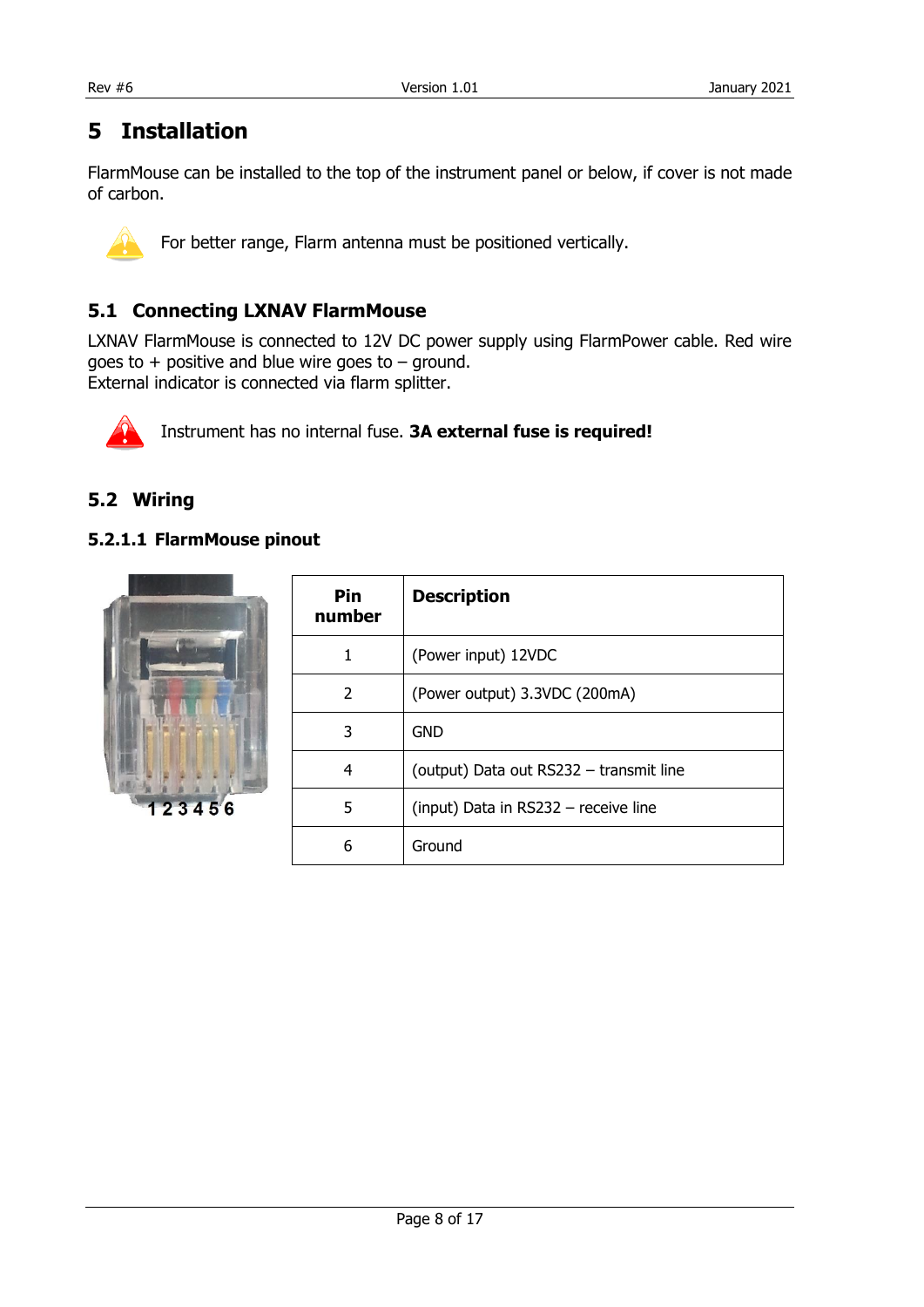

#### <span id="page-8-0"></span>**5.2.1.2 FlarmMouse - FlarmView**

#### <span id="page-8-1"></span>**5.2.1.3 FlarmMouse - FlarmLED**

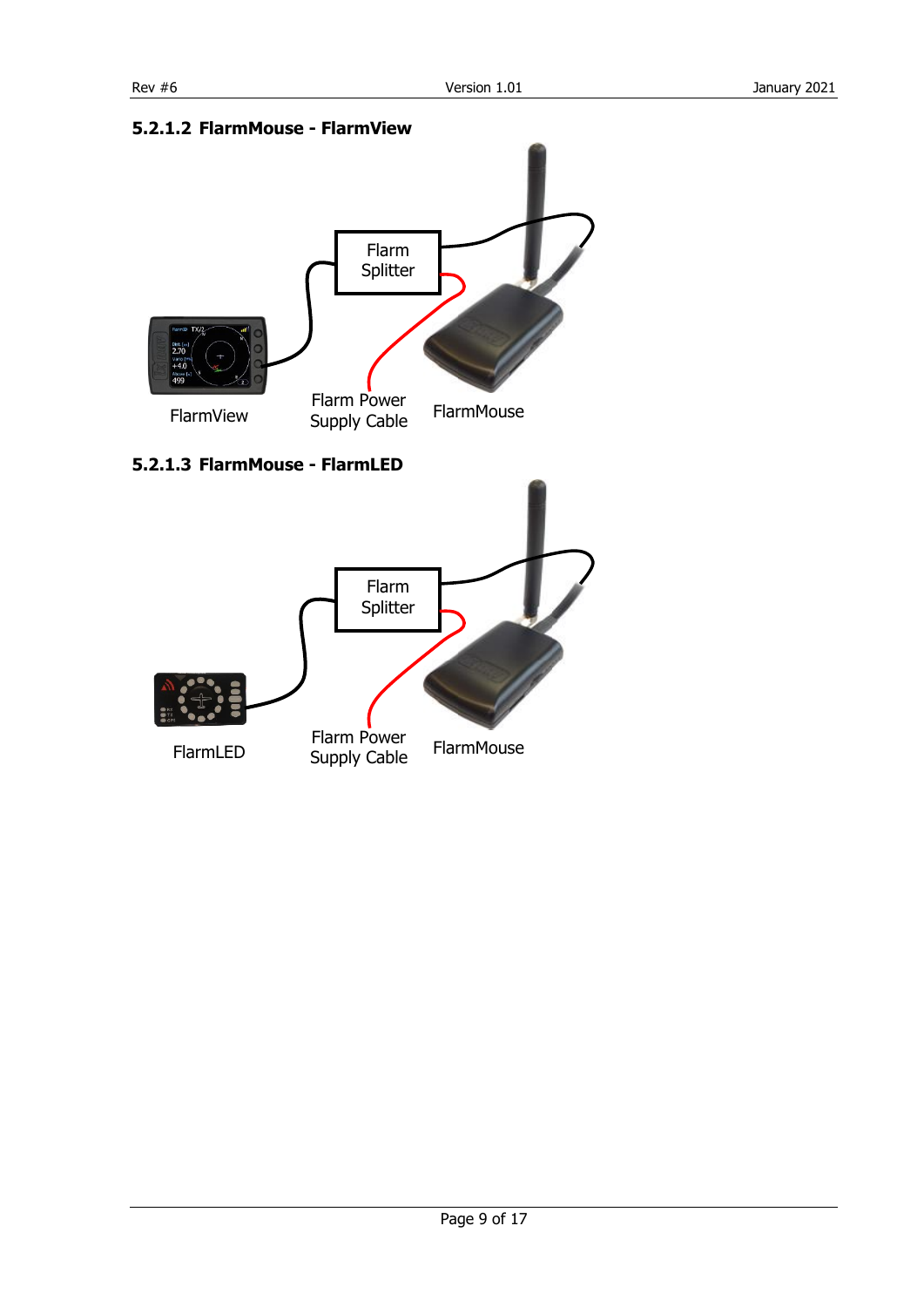<span id="page-9-1"></span>

#### <span id="page-9-0"></span>**5.2.1.4 FlarmMouse – FlarmLED - Oudie**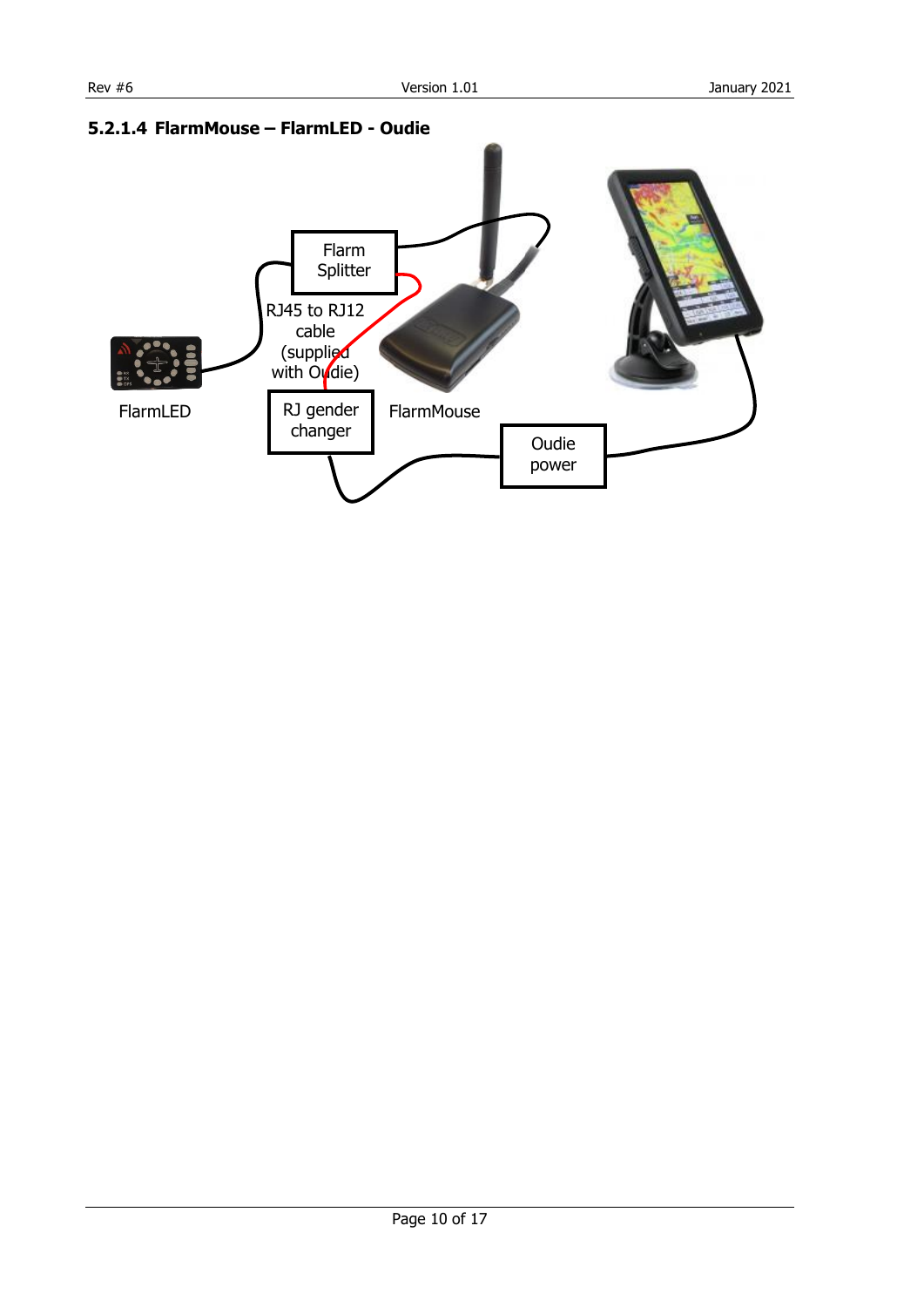<span id="page-10-0"></span>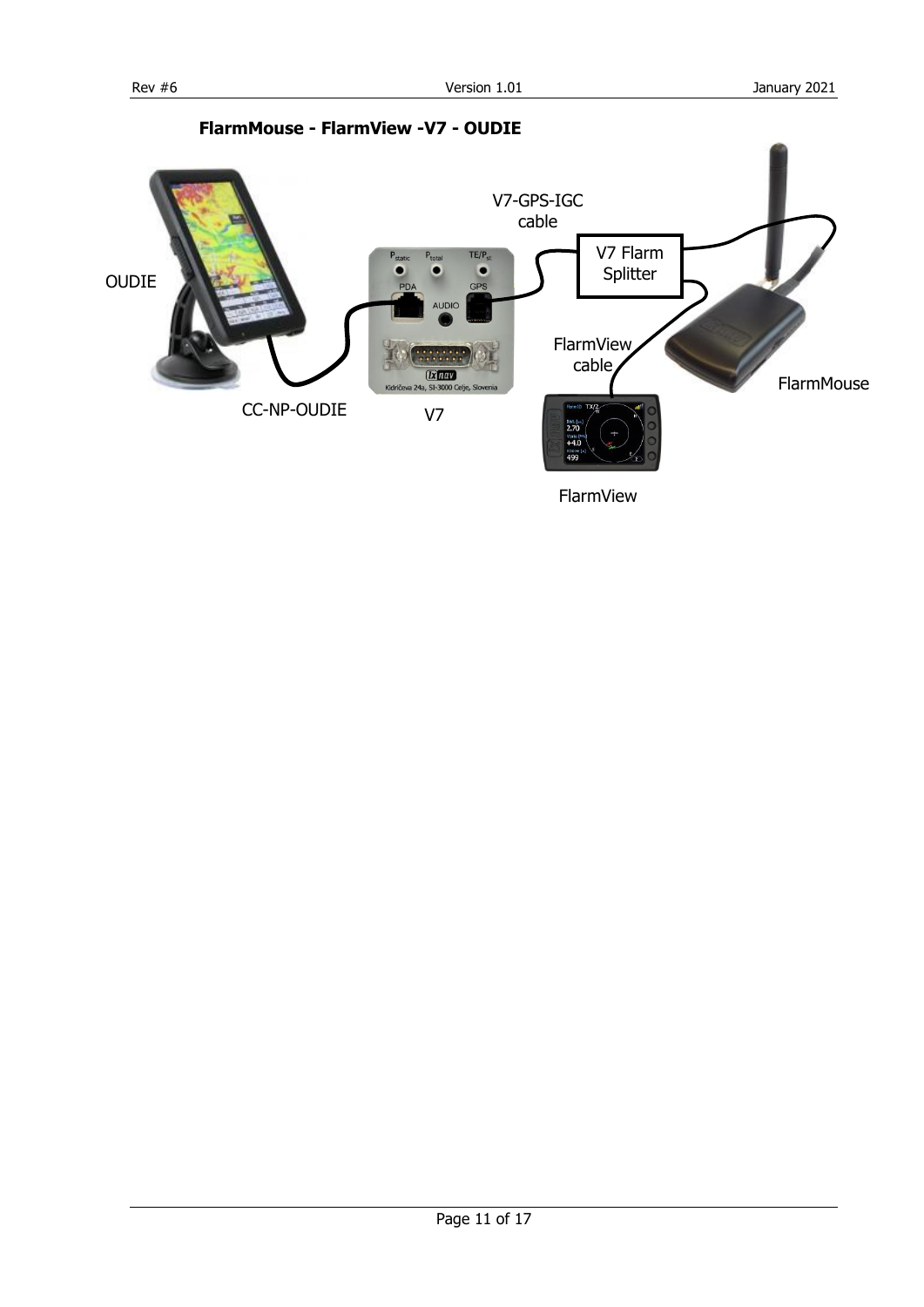## <span id="page-11-0"></span>**6 Firmware Update**

#### <span id="page-11-1"></span>**6.1 Firmware update via SD-Card**

This Method is the easiest one and therefore preferred

The firmware update will be executed, when the system finds the file named flarm\_x**\*.fw** (x= version nr.) on the SD-card root. This file can be downloaded at www.flarm.com.

#### **Update procedure:**

- Switch off the Flarm and insert the SD-card.
- Now switch on the device
- the procedure will start automatically, it takes about one minute.
- When ready, switch off the Flarm
- Please delete the firmware file from the SD-card after the update

#### **Updating the obstacle database:**

The firmware update will be executed, when the system finds a file with the extension \***.obs**. on the SD-card root. The procedure runs identically to the firmware update and takes a few minutes. Please delete the obstacle file from the SD-card after the update

All data must be in the SD-card root directory, folder/subfolder are not allowed. Names of the files shall not be changed.

#### <span id="page-11-2"></span>**6.2 Firmware update with the PC flarmtools**

This method is necessary only, if the update via SD-card fails. In this case you will need the Flarm update cable (does not belong to the standard scope of delivery).



Flarm update cable

The update cable does not belong to the standard scope of delivery.

Current version of the PC flarmtools is V2.00, containing Flarm firmware V5.09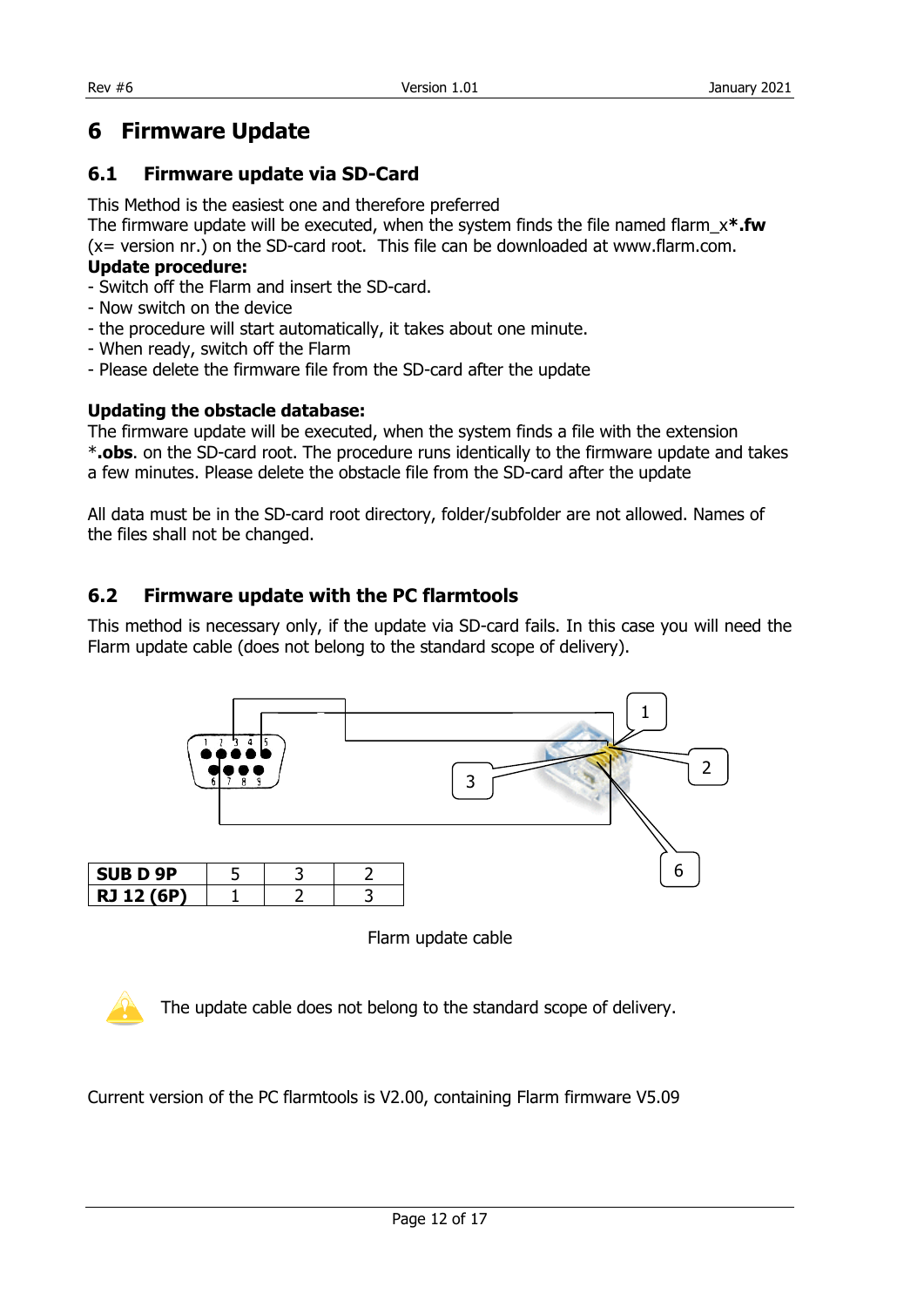#### <span id="page-12-0"></span>**6.2.1 Method 1: Standard**

- Switch on Flarm (Connect to power)
- Start the flarmtool on your PC/Notebook (contains current firmware)
- Now connect the FlarmMouse with PC /Notebook. (via splitter)
- Connection will establish automatically
- After confirming license agreements, the update will start.
- When finished, switch off the FlarmMouse

#### <span id="page-12-1"></span>**6.2.2 Method 2: only if method 1 fails**

- Switch the FlarmMouse off (disconnect power)
- Start actual FLARM-Tool (contains current firmware) on your PC/Notebook
- Now connect the FlarmMouse with PC /Notebook. (via splitter).
- Choose "recover" under the menu item Flarm

| flarmTool                          | $\Box$                   |
|------------------------------------|--------------------------|
| File Flarm <sup>4</sup> Help       |                          |
|                                    |                          |
|                                    |                          |
|                                    |                          |
| flarm                              |                          |
|                                    |                          |
| <b>Hardware Version LX06 FR</b>    |                          |
| <b>Software Version 3.08</b>       |                          |
|                                    | Obstacle DB alps20061204 |
| <b>DB</b> creation date 15.12.2006 |                          |
| Device No. 7                       |                          |
|                                    |                          |
| COM2: Connected                    |                          |

- Now press and hold the push button of the FlarmMouse and connect power
- Release the push button as soon as the update bar starts to run.
- When finished, switch off the FlarmMouse

Under the menu item "Flarm" you will also find the possibility to update the obstacle database and to change settings in your FlarmMouse.



The FLARM firmware expires periodically. Performing an upgrade is obligatory then. Information about this you will find under www.flarm.com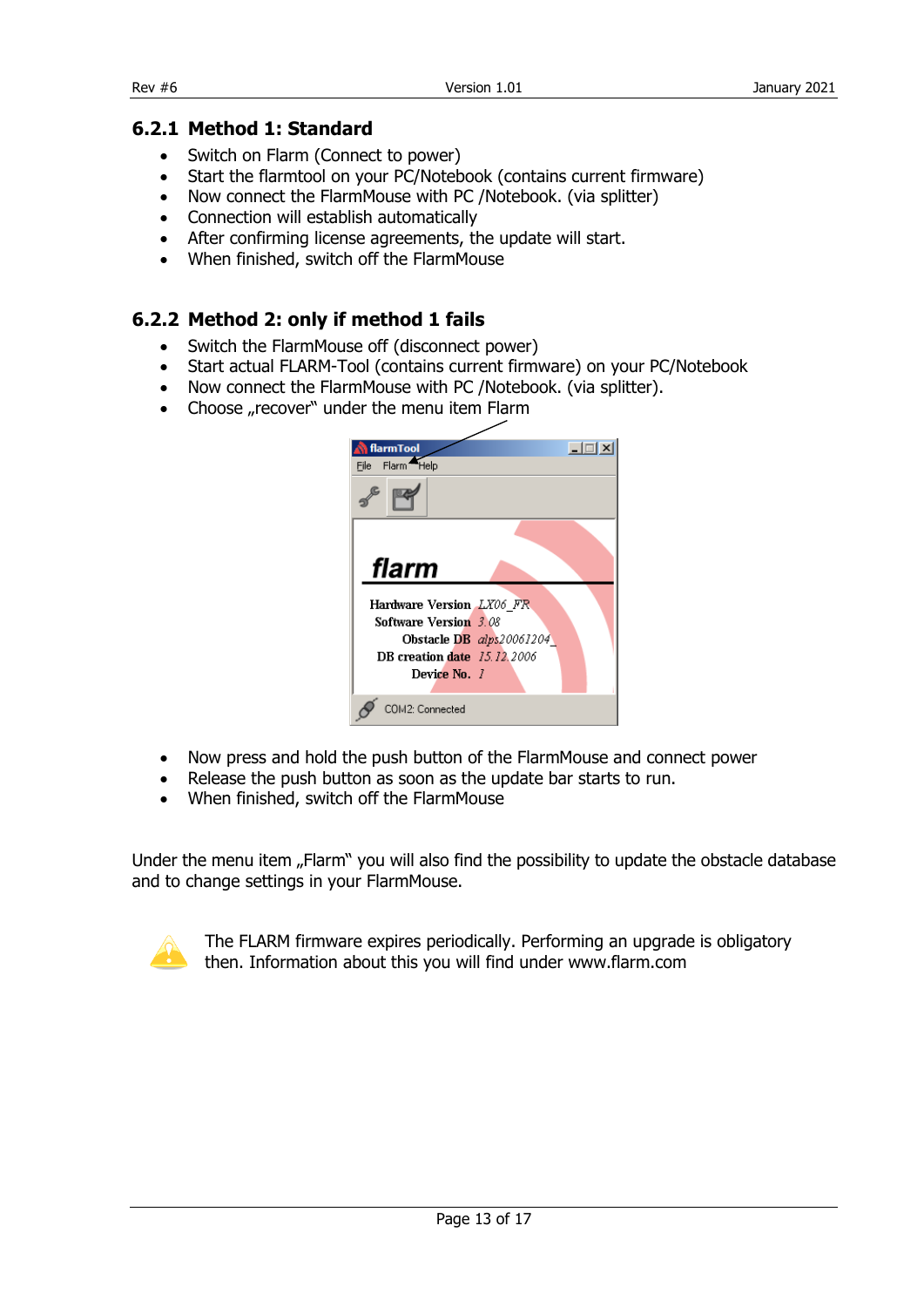#### <span id="page-13-0"></span>**6.3 Update of the FlarmMouse settings**

#### <span id="page-13-1"></span>**6.3.1 Changing settings via PC Flarmtools**

Please use the item **Settings** in the "Flarm" menu

Besides other settings you will find the possibility to set the baud rate of the FlarmMouse (e.g. if you connect it to a V7, you might use a higher baud rate than  $x$  he default 19200bps)

| <b>Device Settings</b><br>General Settings   Logging Settings |                                            |
|---------------------------------------------------------------|--------------------------------------------|
| Connection Settings                                           |                                            |
| Baud Rate 19200                                               |                                            |
|                                                               |                                            |
|                                                               | Messages Navigation and flarm              |
| Radio Settings                                                |                                            |
| Area.                                                         | Rest of the World (868,0-868,6             |
|                                                               | Activate Transmit on Ground (default)      |
|                                                               | Extended Privacy (for intl. Championships) |
|                                                               |                                            |
| Device ID for Radio Communication                             |                                            |
| Auto (default)                                                | C Hopping (for intl. Championships)        |
| C ICAO Aircraft ID                                            |                                            |
| Vehicle Type                                                  | Glider                                     |
|                                                               |                                            |
|                                                               |                                            |
|                                                               | Cancel<br>0k                               |
|                                                               |                                            |

Choose **"Navigation and Flarm"** under Messages, if you like to have NMEA-data additionally to the Flarm data. This is necessary, when the FlarmMouse is used as GPS source for navigational systems (V7, LX8xxx simple,…), graphical flarmdisplays (FlarmView,…) or PDA/PNA (Oudie,…). For the FlarmMouse this setting is default..

#### <span id="page-13-2"></span>**6.3.2 Settings via configuration file**



Settings of you FlarmMouse and declaration of flights can easily be performed by using a configuration file, which is read by the Flarm during the boot process (flarmcfg.txt). Some tools for a simple writing of such configuration files can be found in the web, here one example: **www.segelflug-software.de/flarmcfg/.**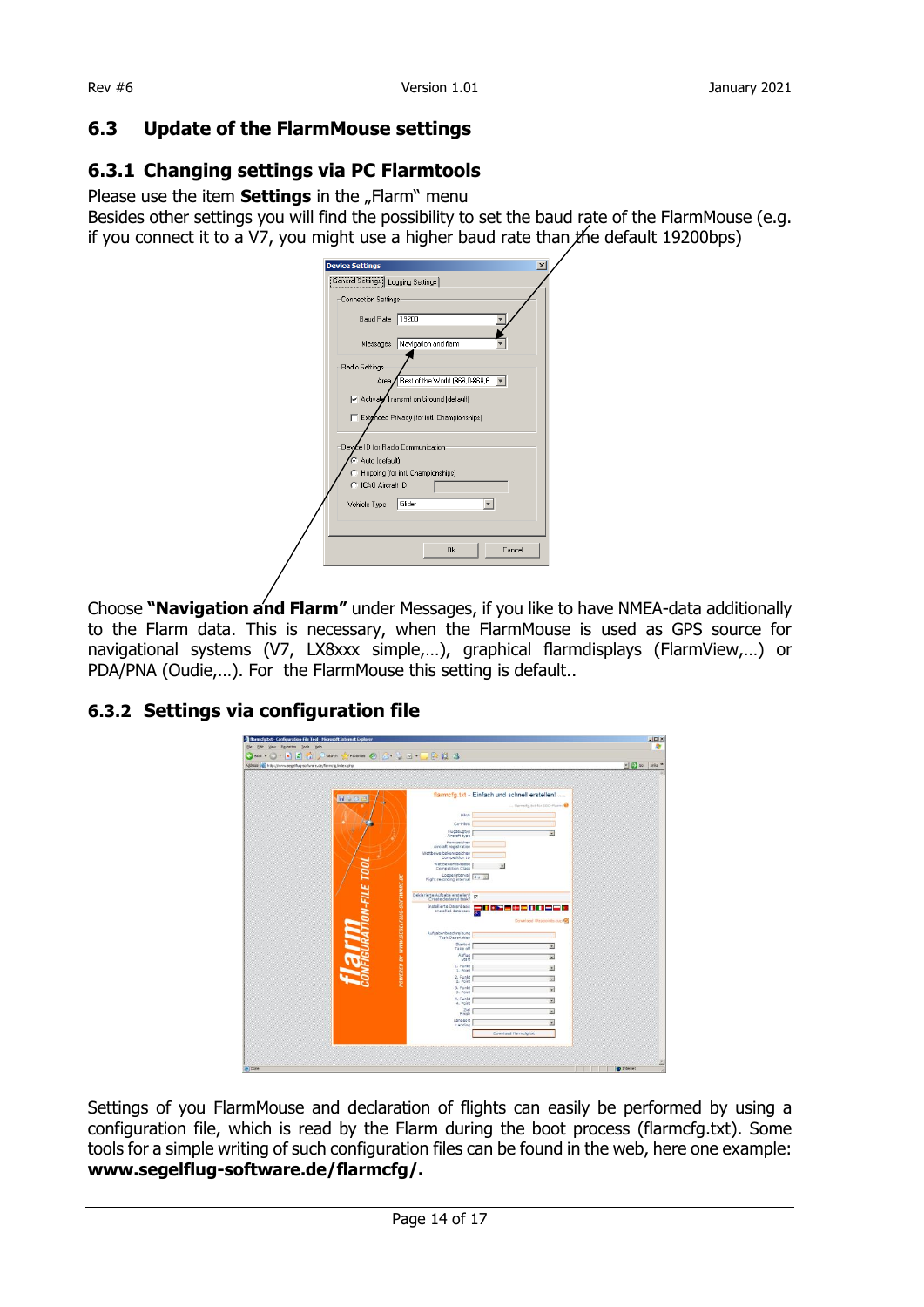The configuration can also be performed with PC programs like SeeYou or PDA solutions like ConnectME and Pocket StrePla.

#### <span id="page-14-0"></span>**6.4 Saving flight on the SD-card**

The last 20 flights will be downloaded at every switching on (only if the SD card is inserted). If there are already some of the 20 flights on the SD-card, they will not be downloaded again. That means: if you have been flying a lot without downloading flights, the download procedure will take some time, so do not switch off. To download one flight after landing perform the following procedure: Wait a few minutes after landing (mote than 3). Then switch off for at least 5 sec. Insert SD-card (in case its not already inside) and switch on again.



The collision avoidance functionality does not depend on the status of the SD-card (inserted or not)



The system cannot work with FAT 32 formatted SD-cards. Please use FAT16 formatted cards. The SD-card, which is delivered with the FlarmMouse is ready to use.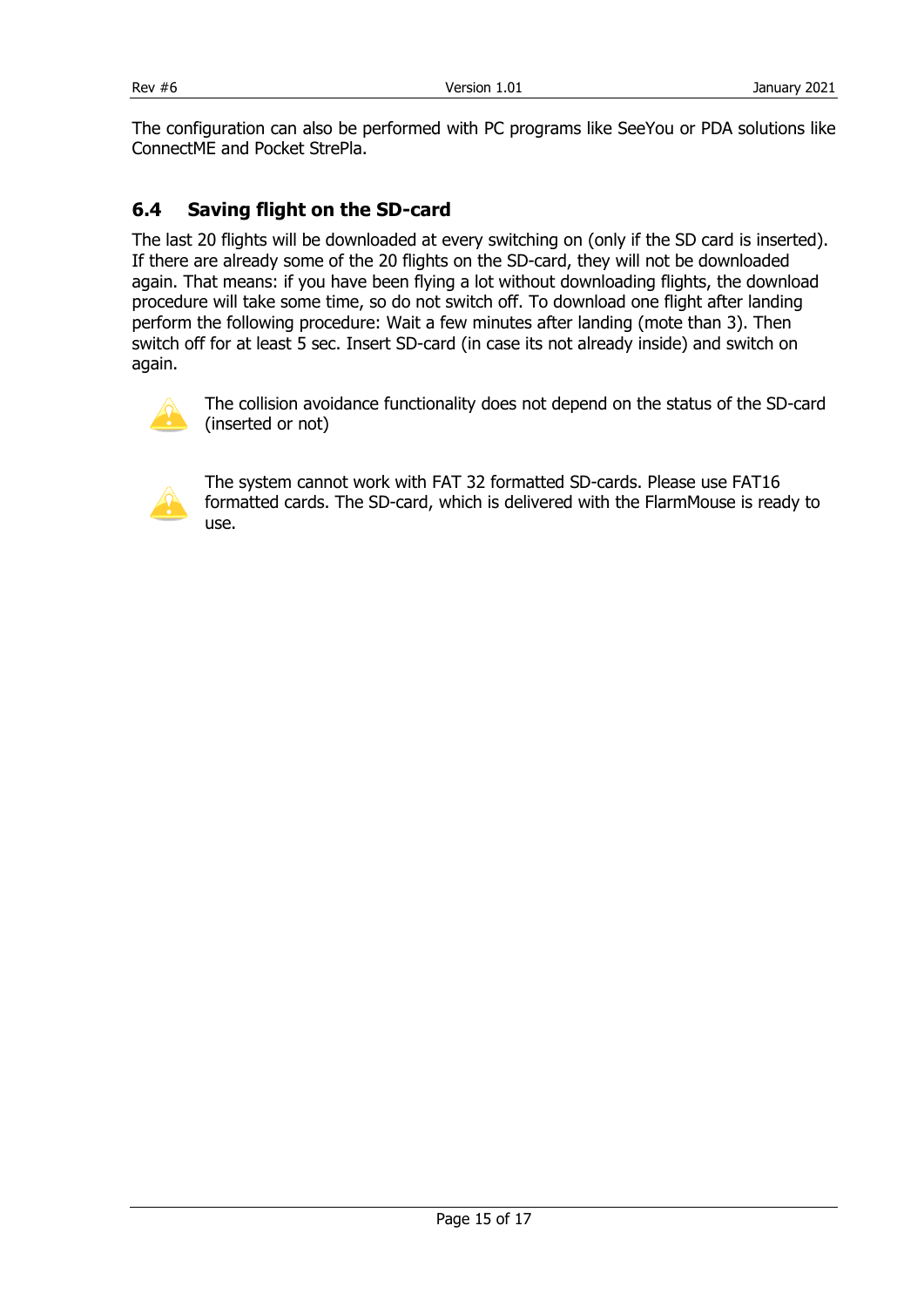## <span id="page-15-0"></span>**Revision History**

| Rev | Date         | Comment                            |
|-----|--------------|------------------------------------|
|     | January 2013 | Initial release of owner manual    |
|     | May 2013     | Added pinout                       |
|     | June 2013    | Added new configuration Ch.5.2.1.4 |
| 4   | October 2013 | Added chapter 6.1 - 6.4            |
|     | March 2017   | Updated Ch. 4.1.1                  |
| 6   | January 2021 | Style update                       |